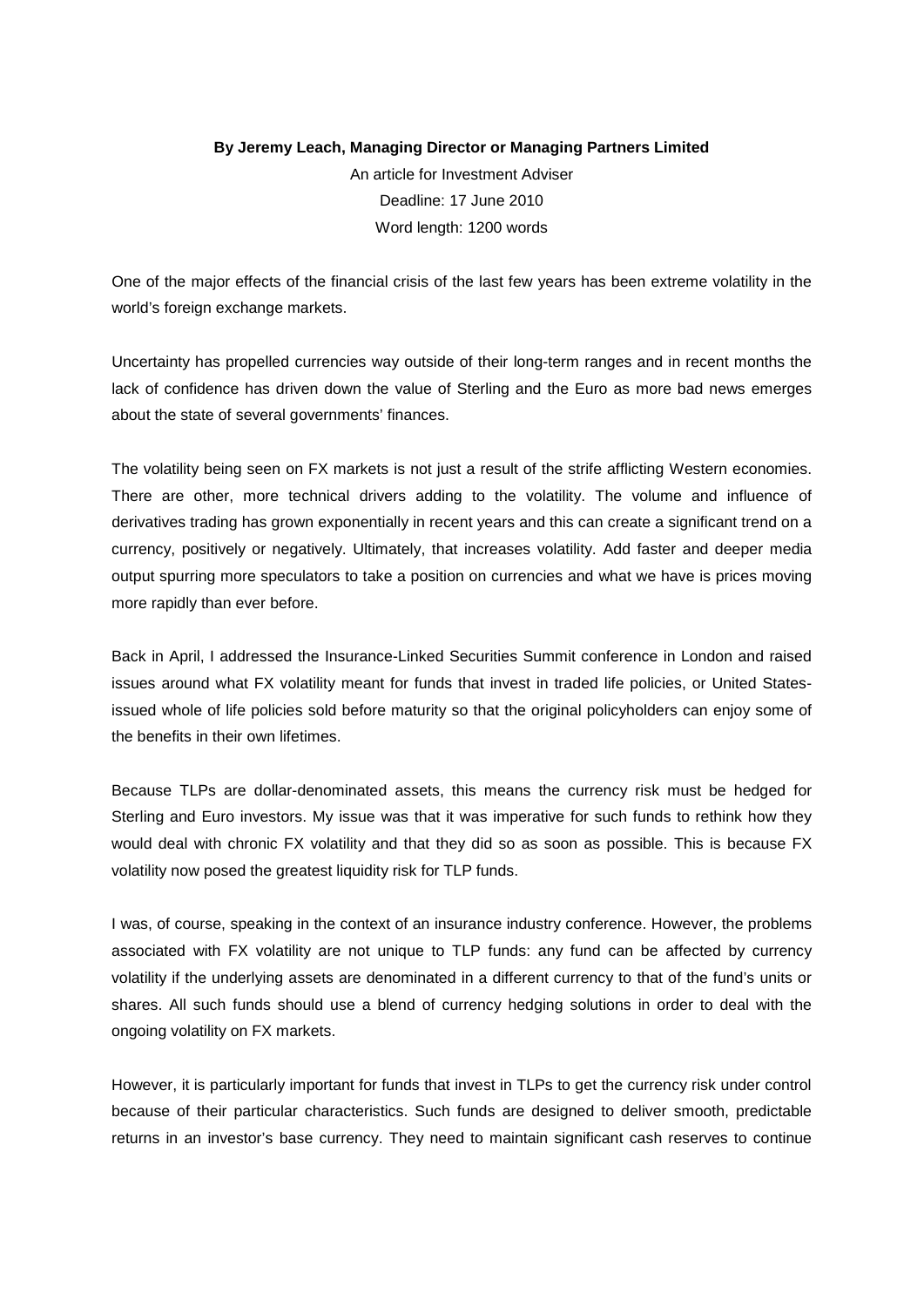paying premiums on policies before they mature, so liquidity risk becomes an issue for them too if a fund manager gets the currency hedging wrong, leading to a drain on cash.

So how can funds hedge currency risk? Essentially, currency hedging is used to reduce the risks of investing abroad. If, for example, a UK based investor wishes to buy a US asset but does not wish to invest in the dollar as well then using hedging techniques reduces or even eliminates the currency risk. In effect, it becomes a sterling investment in the US. Hedging allows the investor to transfer currency risk to another party who wishes to take a position in the currency. The investor has to pay this other party to take on the currency exposure, similarly to taking out insurance.

There are two ways in which funds can hedge currency risk. These include using forwards and options.

Forwards lock in the price at which two parties are obligated to buy and sell a specified amount of currency on a particular date and at a set exchange rate. At MPL, we hedge on a monthly basis to coincide with the monthly valuations in our Traded Policies Fund, but the timing can vary from one manager to another.

When purchased in the correct ratio to a currency pair such as Sterling and Dollars, forwards offset any positive or negative currency trend. Forwards are cheap because both parties have a vested interest in reducing currency risk and so they have nominal impact on net asset values.

But a forward either creates cash or consumes cash, depending on whether the dollar strengthens or weakens. For example, if the dollar weakens, then this means our US holdings have gone down in value in sterling terms and the counterparty to the forward would have to compensate us the difference. On the other hand, if the dollar strengthens, then our US assets have increased in value in sterling terms and we would have to compensate the counterparty to the forward for the fall in sterling, using our cash reserves to do so.

In normal trading conditions, as long as there is enough liquidity to cover movements in the currency – say 15 per cent - then futures are the best hedge to use because they are so cheap. Over the long term, if FX rates stay relatively stable, then gains or losses would cancel each other out and the net effect tends towards zero.

But when currencies are as volatile as they are now, with the stability of sterling threatened by the gargantuan public debt and the euro undermined by the Greek, Spanish and Portuguese credit risks, then a much more sophisticated blend of forwards with another type of derivative – options - are needed. Options, as their name suggests, provide the option to buy or sell a currency at a set price in the future.